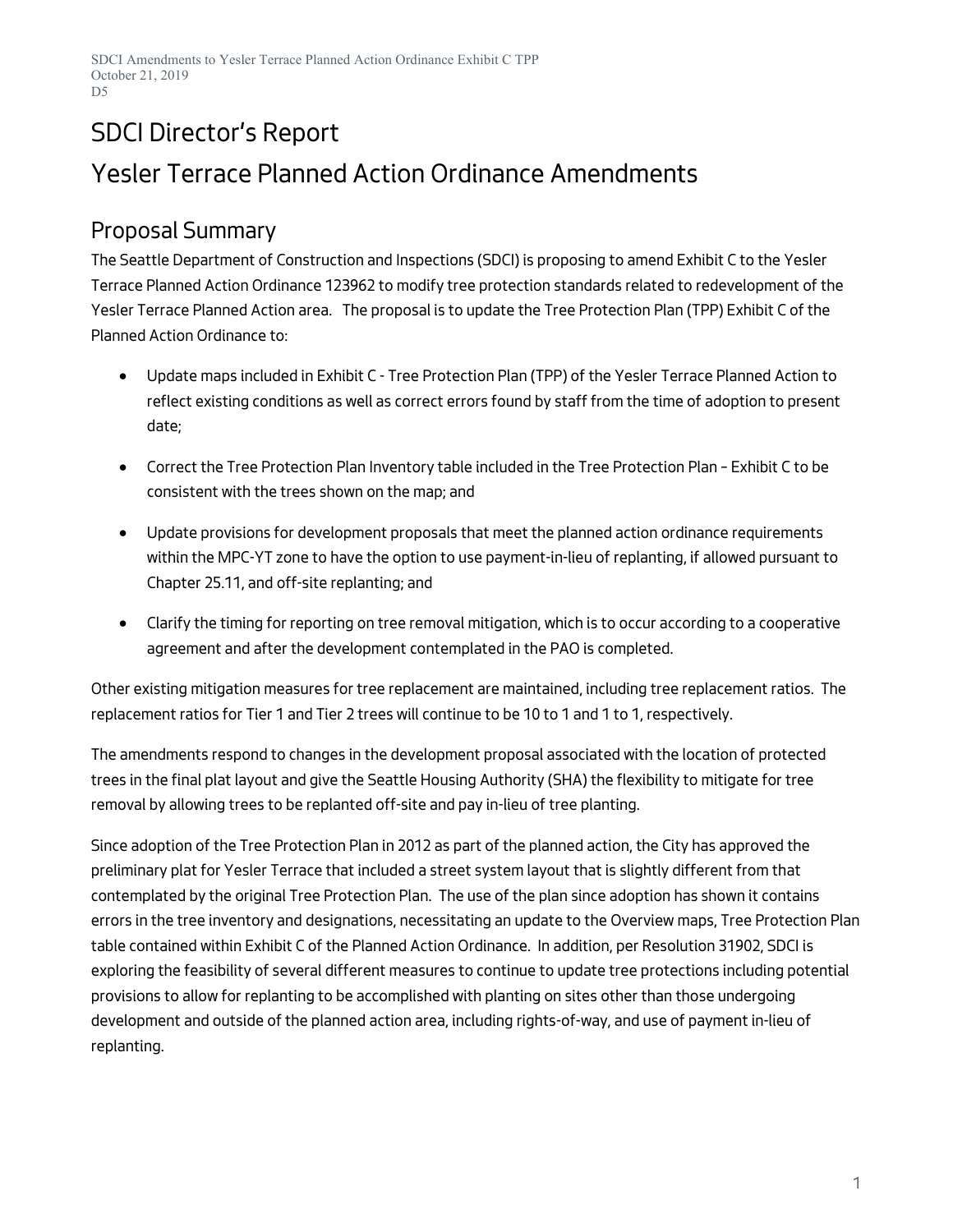SDCI Amendments to Yesler Terrace Planned Action Ordinance Exhibit C TPP October 21, 2019 D<sub>5</sub>

### Background and Analysis

Environmental review for Yesler Terrace was conducted under the state's planned action authority. This allows potential impacts from large-scale, multi-parcel developments or redevelopments to be assessed cumulatively over a longer period than an individual parcel-scale development in order to identify comprehensive mitigations and expedite permit approval by conducting all required environmental review for subsequent development upfront. This proposal is within the scope of the Yesler Terrace Planned Action Final Environmental Impact Statement (FEIS) therefore no Determination is necessary at this time. City Council adopted the Planned Action Ordinance (PAO) for Yesler Terrace in 2012. Tree preservation was a component of the adopted PAO for Yesler Terrace. Specifically, tree preservation for Yesler Terrace was developed and adopted as a Tree Protection Plan (TPP) which included a map and inventory of all trees on the site identified for protection. The TPP (Exhibit C of the PAO) designated each tree as either Tier 1 (most important) or Tier 2 (less important) and specified replacement requirements in the event of removal, harm or death. This inventory assigned each tree a number that corresponds to a location on a series of maps for cross-referencing and tracking purposes. Designation as a Tier 1 tree was made in part based on a tree's location (typically on the perimeter of a development site or within one of the planned pocket parks) so as to allow it the ability to remain on the parcel and not have its health compromised by new development.

At the time the PAO was adopted in 2012, the future plat had yet to be approved, requiring assumptions to be made regarding where rights-of-way would be located or reconfigured, how access to parking garages would be provided, and how the site was to be subdivided into development parcels, pocket parks, and the shared bicycle and pedestrian trail tracts that were required public benefits as per the street vacation approval. Location of protected trees was based on these assumed layouts. When the plat for the site was approved in 2014 it was determined by the Department of Planning and Development (DPD), SPU and SDOT that the private access drives, created to provide access to parking, would need to be located in areas other than those identified in the PAO (specifically in the TPP). Changes were due to infrastructure needs for water and sewer improvements, as well as the location of Harborview Medical Center's air ambulance flight path and the associated height restrictions that SHA has voluntarily imposed on that portion of Yesler Terrace. The height restrictions are intended to allow safe operation of the heliport as is needed for the hospital to maintain its Level 1 Trauma Center status, while also providing for redevelopment of the site as intended by the rezone.

When the PAO was approved, Block 7 had been initially configured with an access drive running north-south along its western margin, against the WSDOT I-5 right-of-way, and another access drive running east-west from  $8<sup>th</sup>$ Avenue to the north-south access drive. Two Tier 1 trees, 88 and 89, were designated near the junction of the two access drives, on the assumption that these trees would not impair development because they were located at the edges of development parcels. The TPP shows the original arrangement of the access drives and the locations of these trees. Designation of trees 88 and 89 as Tier 1 was based primarily on their size, as opposed to being a unique species or in exceptional condition, and location as described above.

During the platting process, further consideration of the initial arrangement of access drives raised concerns for security of the north-south access drive, due to reduced visual surveillance, and concerns for constructability of the east-west access drive due to the steep, parallel topography. In the final plat, the east-west access drive was eliminated as unnecessary, and the north-south access drive was relocated to correspond to the eastern edge of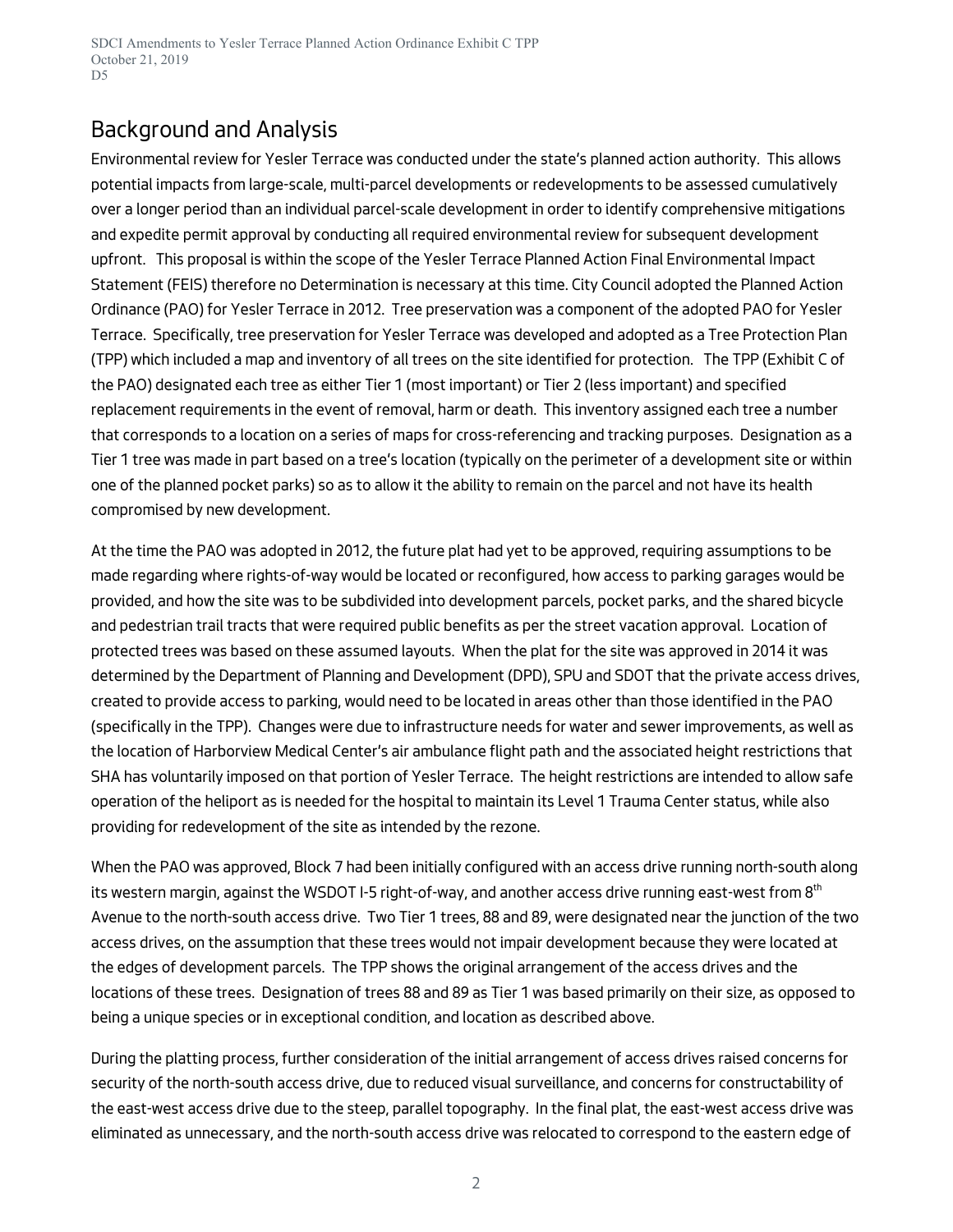the flight path height restriction. This resulted in a development parcel to the west of the access drive leaving trees 88 and 89 in approximately the middle of the site, impairing development of the parcel in a way that the TPP originally intended to avoid as tree protection was not intended to prevent or hinder development. As a result of the flight path, development potential on this site is significantly constrained by the height restriction in place for the heliport. The portion of this parcel north of trees 88 and 89 is restricted to a height limit of 30 feet, whereas most of the MPC-YT is zoned to at least 85 feet. Building around these trees would reduce the site by nearly one third to one half its size. The locations of trees that had received Tier 1 designation during the time of the PAO's approval based on their proximity to an access drive were never updated after the plat was adopted and the locations of the pocket parks and access drives were revised.

The proposed amendments are intended to respond to the changes in the development proposal for Block 7 and to provide for protection of trees identified in the TPP (Exhibit C of the PAO) located within the Yesler Terrace Planned Action area. These amendments will also make a minor correction to Exhibit C, specifically the inventory chart to remove a tree (Tree 4) that was inadvertently included in error at the time of adoption of the Planned Action Ordinance.

| <b>EXHIBIT C - TPP</b> | <b>CHANGE</b>                                                                                                                                                                                                                                                                                                                                                                                                                                                                                                                                                                                                                                                                  |
|------------------------|--------------------------------------------------------------------------------------------------------------------------------------------------------------------------------------------------------------------------------------------------------------------------------------------------------------------------------------------------------------------------------------------------------------------------------------------------------------------------------------------------------------------------------------------------------------------------------------------------------------------------------------------------------------------------------|
| Trees 88 and 89        | In order to provide tree protection in line with the intent of the tree protection goals of the PAO                                                                                                                                                                                                                                                                                                                                                                                                                                                                                                                                                                            |
| Trees 74, 75, and 76   | the designation of Trees 88 and 89 is being changed from Tier 1 to Tier 2. Three trees (74, 75,<br>and 76) that are located within the boundary of the platted pocket park for Block 7 that were<br>listed as Tier 2 at the time of the PAO approval are having their designations changed from Tier<br>2 to Tier 1, as these trees are cumulatively of similar size and condition as Trees 88 and 89.<br>When the trees were initially surveyed during the EIS process Tree 75 was considered eligible to<br>qualify as exceptional. Tree 89 also met the criteria for being considered exceptional at this<br>time, however, 89 was not mentioned as meeting this criterion. |
| Tree 4                 | As an additional clean up item, Tree 4 is currently listed in the TPP's inventory as a Tier 2 tree.<br>However, this tree was not included on the corresponding TPP map. According to the tree<br>condition survey that was conducted during the EIS process in 2010 this tree was in poor<br>condition and determined to have a low probability of long-term survival according to the<br>consulting arborist who conducted the evaluation. This tree is being removed from the TPP<br>inventory as it is believed that was originally included in error.                                                                                                                     |

#### **PROPOSED AMENDMENTS**

## Comprehensive Plan Consistency

The following Seattle 2035 Comprehensive Plan goals are directly applicable to this proposal:

- H G2 "*Help meet current and projected regional housing needs of all economic and demographic groups by increasing Seattle's housing supply."*
- H G4 "*Achieve healthy, safe, and environmentally sustainable housing that is adaptable to changing demographic conditions."*